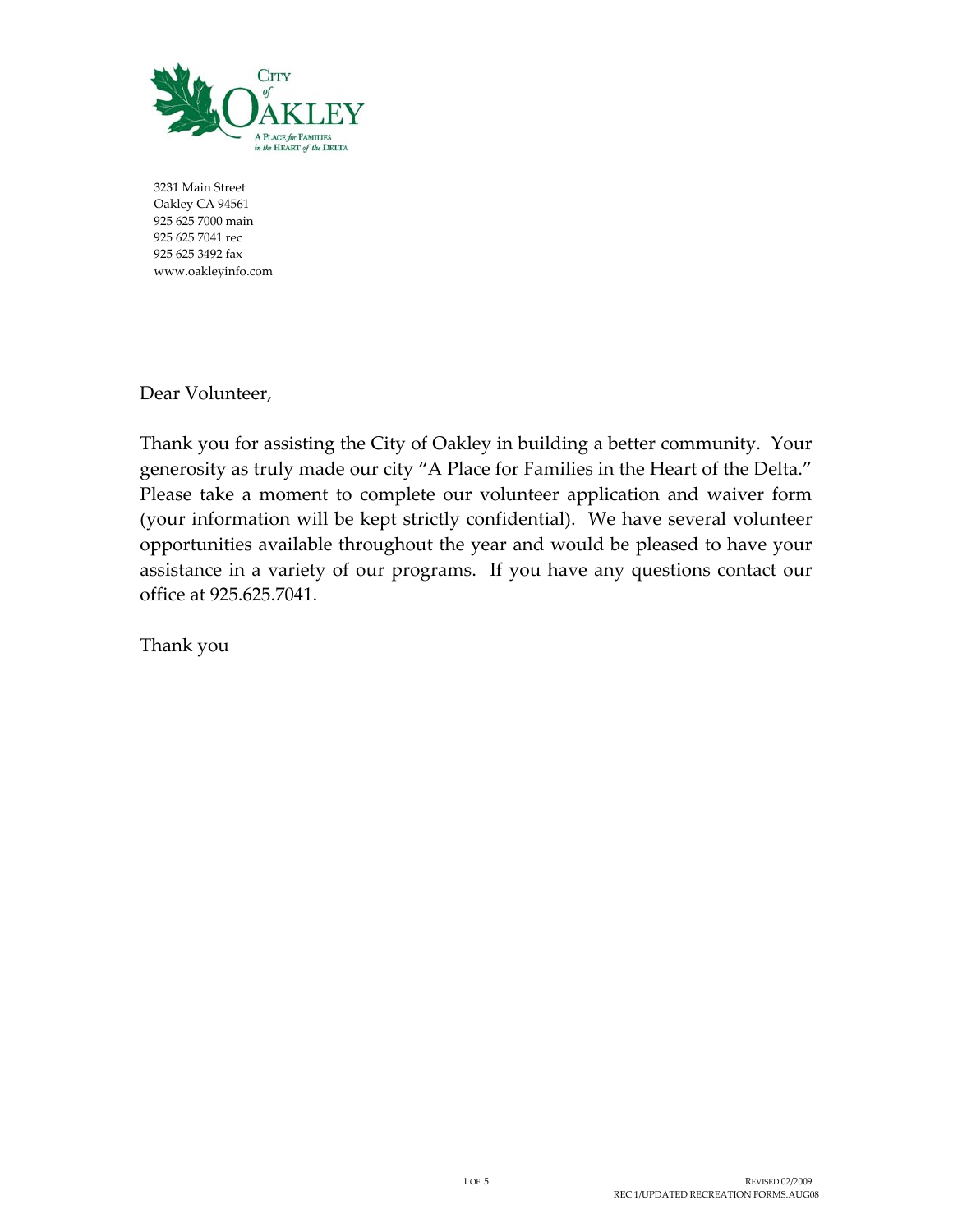

## **VOLUNTEER APPLICATION SECTION ONE: GENERAL INFORMATION**

| Date Submitted:                                  |                    | Position of Interest:                                          |  |  |
|--------------------------------------------------|--------------------|----------------------------------------------------------------|--|--|
| First & Last Name:                               |                    |                                                                |  |  |
| Day Phone Contact:                               |                    | Alternate Phone Contact:                                       |  |  |
| Address:                                         |                    |                                                                |  |  |
| City:                                            | State:             | Zip:                                                           |  |  |
| E-mail Address:                                  |                    |                                                                |  |  |
| Gender:<br>Male                                  | Female             |                                                                |  |  |
| SECTION TWO: STUDENT INFORMATION                 |                    |                                                                |  |  |
| Parent/Guardian:                                 |                    | Relationship:                                                  |  |  |
| Name of School:                                  |                    | Grade:                                                         |  |  |
| Teacher:                                         |                    | Date of Birth:                                                 |  |  |
|                                                  |                    | <b>SECTION THREE: EXPERIENCE</b>                               |  |  |
| California Drivers License Number:               |                    |                                                                |  |  |
| Present Employer:                                |                    |                                                                |  |  |
| Address:                                         |                    |                                                                |  |  |
| City:                                            |                    | State:<br>Zip:                                                 |  |  |
| <b>Contact Number:</b>                           |                    |                                                                |  |  |
| What experience would you bring to this program? |                    |                                                                |  |  |
|                                                  |                    |                                                                |  |  |
| Why are you seeking this opportunity?            |                    |                                                                |  |  |
| <b>SECTION FOUR: AVAILABILITY &amp; INTEREST</b> |                    |                                                                |  |  |
| When are you available?                          |                    |                                                                |  |  |
|                                                  | Morning            | Afternoon<br>Evening<br>Night                                  |  |  |
| Sunday<br>Monday                                 | $6am - 11am$       | $11 am - 3pm$<br>$3pm-7pm$<br>7pm-11pm                         |  |  |
| Wednesday<br>Tuesday                             | <b>Start Date:</b> | Finish Date:                                                   |  |  |
| Thursday<br>Friday                               |                    | Area of Interest: (Special Events, Outdoors, Landscaping, etc) |  |  |
| Saturday                                         |                    |                                                                |  |  |
|                                                  |                    |                                                                |  |  |
| Why would you like to volunteer?                 |                    |                                                                |  |  |
|                                                  |                    |                                                                |  |  |
|                                                  |                    | <b>SECTION FIVE: LIBAILITY WAIVER &amp; EMERGENCY CONTACTS</b> |  |  |
| <b>Emergency Contact Name:</b>                   |                    |                                                                |  |  |
| Relationship:                                    |                    | Phone Number:                                                  |  |  |
| <b>Emergency Contact Name:</b>                   |                    |                                                                |  |  |
| Relationship:                                    |                    | Phone Number:                                                  |  |  |
|                                                  |                    |                                                                |  |  |

As the parent/guardian of a minor or participating person that is participating in the City of Oakley's Volunteer Program, I recognize and acknowledge that there are certain risks of physical injury. This Waiver, Release and Indemnity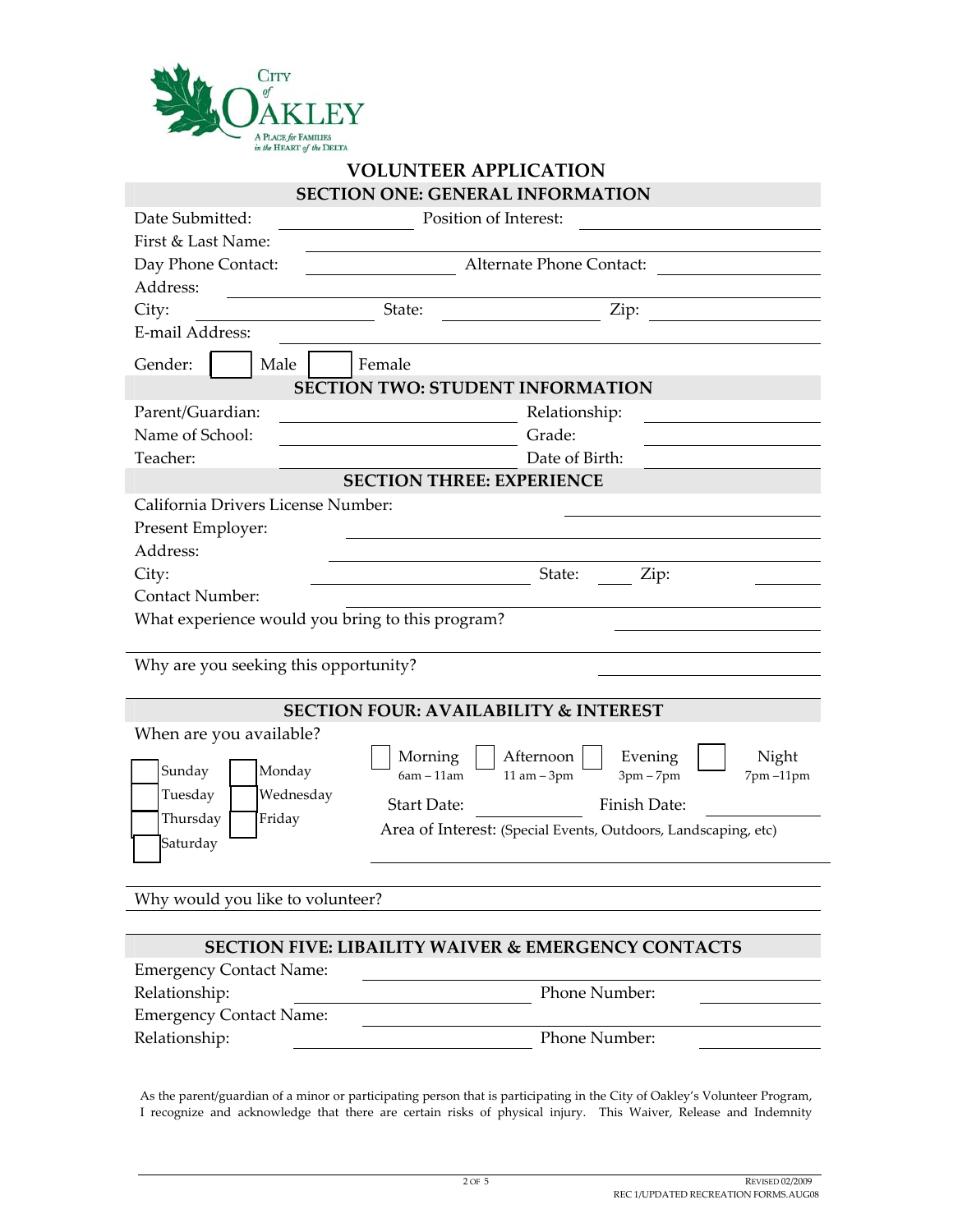

Agreement is intended to discharge in advance the City of Oakley, the Liberty Union High School District, the Oakley Union Elementary School District its officers, employees, volunteers, and agents from any and all liability arising out of or connected in any way with my child/ward's participation in said activity, even though that liability may arise out of negligence or carelessness on the part of the persons or entities mentioned above. It is further agreed that this Waiver, Release and Indemnity Agreement is to be binding on my heirs and assignees. I agree to assume the full risk of any injuries, damages or loss that my minor child/ward may sustain as a result of participating in any and all activities connected with or associated with these activities. Parent/Guardian additionally agrees to indemnify the City against any claims or rights of action for damages which the minor(s) has/have before or after they reach age of majority. In the event of any emergency, I authorize City Officials to secure from any licensed hospital, physician, and/or medical personnel any treatment deemed necessary for my minor child's immediate care and agree that I will be responsible for payment of any and all medical services rendered.

- I agree to all of the above conditions, and
- I agree to abide by all instructions set forth by the City of Oakley staff during my participation in this program
- I understand that I am required to wear and/or use all safety equipment designated by the City of Oakley Staff.
- I understand that I am subject to dismissal from participation of said activity for inappropriate and disrespectful behavior.
- I have read and fully understand the above Waiver, Release and Indemnity Agreement and Permission to Secure Treatment.
- I have also read & signed the Program Behavior contract and understand that I will be treated fairly with out discrimination.
- Each participant must have his or her own individual registration & waiver form!

## Participant Signature: Date: \* Parent Signature: Date: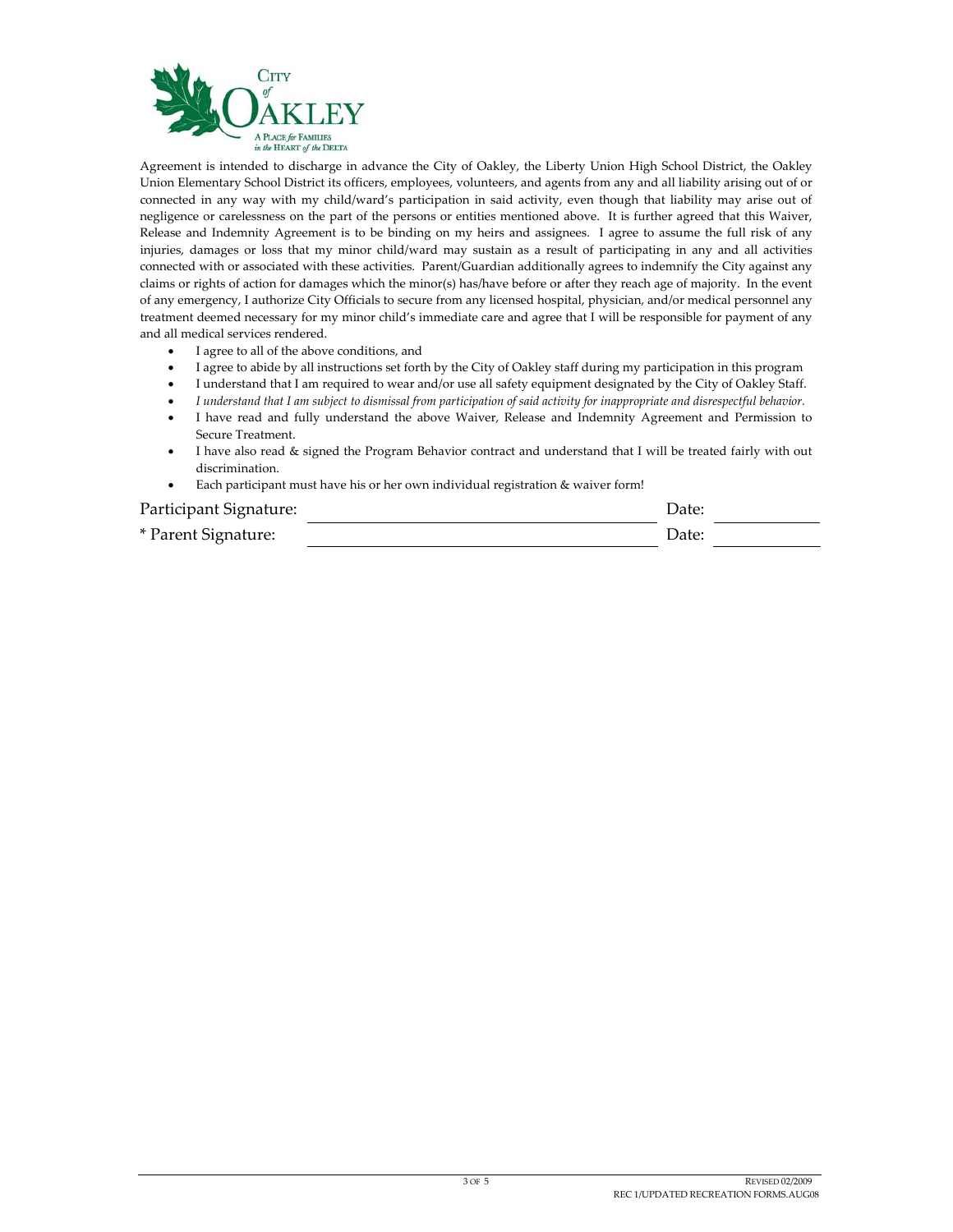

The City of Oakley is prohibited from hiring a person for employment at, or hiring a volunteer to perform services at, any of its parks, playgrounds or recreational centers used for recreational purposes in a position having supervisory or disciplinary authority over any minor or if the person has been convicted of certain crimes under the California Public Resources Code Section 5164. Section 5164 also authorizes the City of Oakley to screen any such prospective employee or volunteer for his or her criminal background. In light of your interested in being hired as a volunteer to perform services at, any of its parks, playgrounds or recreational centers used for recreational purposes, in a position having supervisory or disciplinary authority over any minor, and in order to give effect to Section 5164 of the Public Resources Code of the State of California, please answer the following supplemental questionnaire:

1. Have you ever been convicted of any crime?  $\Box$  Yes  $\Box$  No If your answer is yes, please describe the crime for which you were convicted, the date upon which you were convicted and the jurisdiction in which you were convicted:

2. Without in any way limiting the foregoing, have you ever been convicted of any crime involving an assault with intent to commit a felony, any crime against a person involving sexual assault, any crime against public decency and good morals, disorderly conduct, annoying or molesting a child under the age of 18, kidnapping robbery or carjacking?  $\Box$  Yes  $\Box$  No

If your answered is yes, please describe the crime for which you were convicted, the date upon which you were convicted and the jurisdiction in which you were convicted:

| Are you currently released on bail or on your own<br>3.                                      |            |     |  |
|----------------------------------------------------------------------------------------------|------------|-----|--|
| recognizance for any crime?                                                                  | $\Box$ Yes | No. |  |
| If your answer is yes, please describe the crime for which you were convicted, the date upon |            |     |  |
| which you were convicted and the jurisdiction in which you were convicted:                   |            |     |  |
|                                                                                              |            |     |  |
|                                                                                              |            |     |  |
|                                                                                              |            |     |  |
|                                                                                              |            |     |  |
|                                                                                              |            |     |  |

4. Are you willing to be fingerprinted in order for The City of Oakley to screen you for any criminal background?  $\Box$  Yes  $\Box$  No